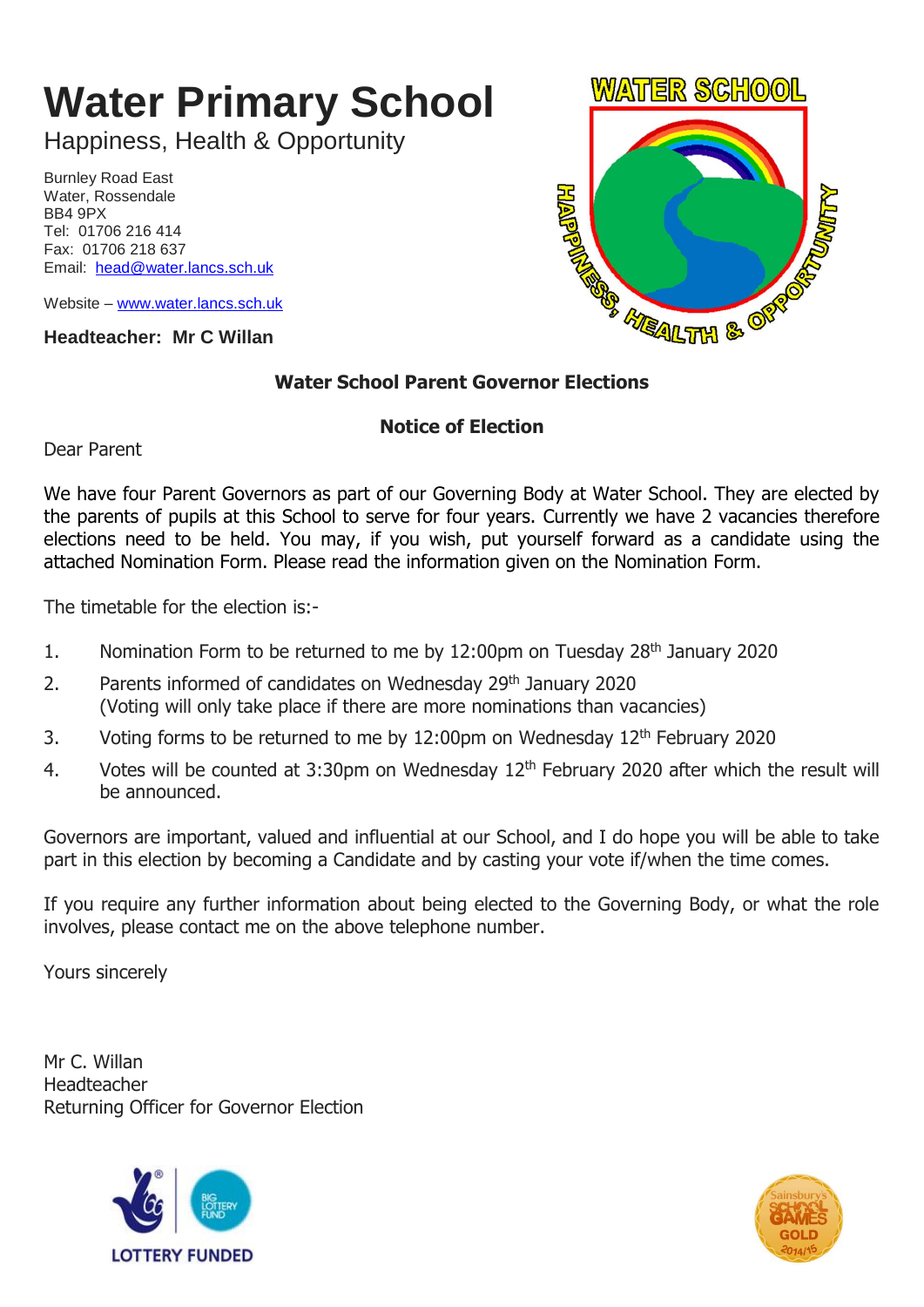## **Nomination Form**

Before completing this form, please read the information notes attached.

|          | SURNAME,<br><b>INITIALS</b><br>Title | <b>ADDRESS</b> | <b>SIGNATURE</b> |
|----------|--------------------------------------|----------------|------------------|
| Nominee  |                                      |                |                  |
|          | (Capitals)                           |                |                  |
| Proposer |                                      |                |                  |
|          | (Capitals)                           |                |                  |
| Seconder |                                      |                |                  |
|          | (Capitals)                           |                |                  |

Declaration of Nominee: I am willing to accept nomination and confirm that I am not disqualified from becoming a governor. Should I be elected I agree that if I subsequently become disqualified I will notify the Clerk to Governors in writing.

Should I be elected I understand that information on my governorship will be made available to the County Council for its use in providing support to school governors.

Signed:\_\_\_\_\_\_\_\_\_\_\_\_\_\_\_\_\_\_\_\_\_\_\_\_\_\_\_\_\_\_\_\_\_\_\_\_\_

Date:

This form must be returned to the Headteacher/ Returning Officer by 12:00 pm Tuesday 28<sup>th</sup> January 2020 **Late nominations will not be accepted.**



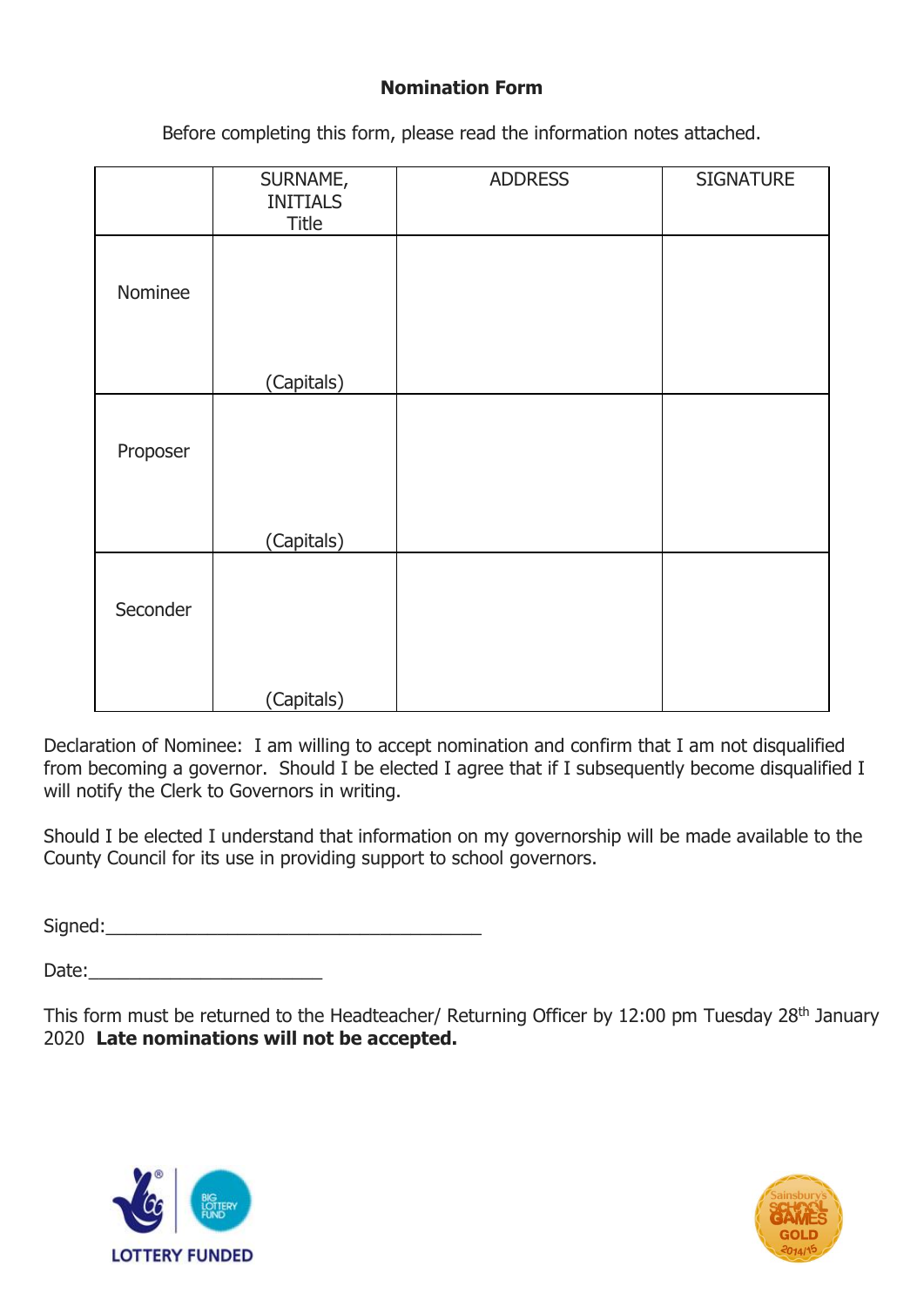# **Information**

### **Nomination**

- 1. All parents of pupils at the school can be nominated as a candidate for a Parent Governor Election.
- 2. Any parent who wants to be nominated has to be proposed and seconded by any two other parents of pupils at the School.
- 3. In submitting a nomination, the Nomination Form on the page opposite should be completed and sent to Mr Willan by 12:00 pm on Tuesday 28<sup>th</sup> January 2020

#### **Please note there can be no extension beyond this time and date.**

Candidates should complete the reverse of the Nomination Form with biographical details, which will be sent to all parents to help them decide how to use their votes.

#### **Who are Parent Governors?**

Parent Governors are elected by parents of children at the school. For a person to stand for election and to vote in a Parent Governor Election he/she must have parental responsibility for a child who is registered at the school.

If there are insufficient eligible candidates for the vacancies at an election the Governing Body can appoint a Parent Governor, but there are restrictions on who can be appointed.

Parent Governors, like all Governors serve four years. If a Parent Governor ceases to be the parent of a child registered at the school within the four year period, he/she may continue to be a Governor for the rest of his /her term of office.

#### **What are Parent Governors?**

All maintained school Governing Bodies have a least one Parent Governor.

**Parent Governors** have the same rights, responsibilities and duties as other Governors.

**Parent Governors** should play a full and active part in the Governing Body but,

**Parent Governors**, like other Governors, do not have the power to act as individuals or as a group, unless specifically authorised to do so by the Governing Body.

**Parent Governors** are not on the Governing Body simply to represent the interest of parents, or to be the only link with parents because all Governors must have regard to these issues.

#### **What do Governors do?**

All maintained schools have a Governing Body which together with the Headteacher sets aims and policies of the school. The Headteacher is responsible for the day to day management of the school. Together the Governing Body and Headteacher must ensure the school provides good quality education and helps to raise standards.



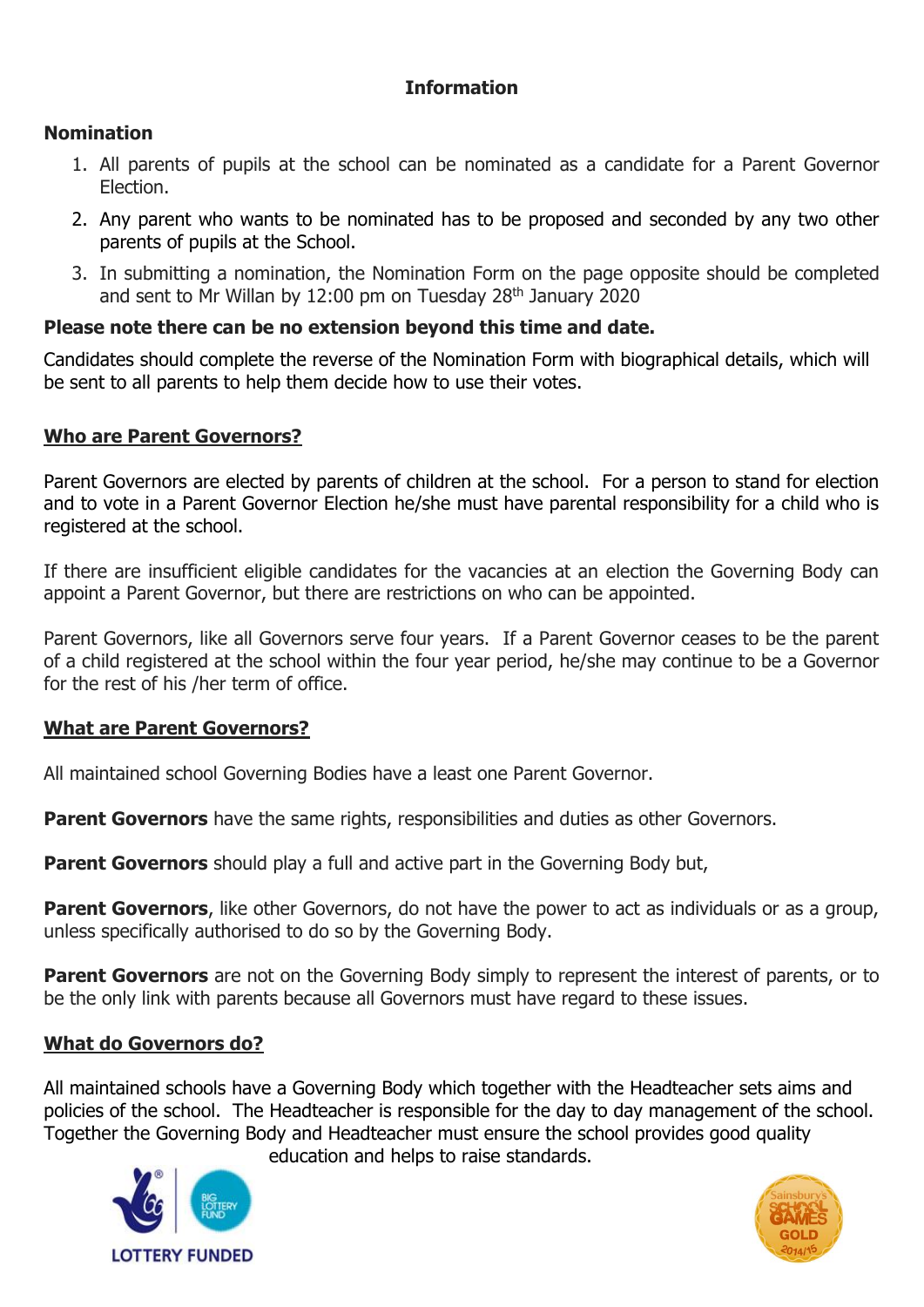The Governing Body:

- $\triangleright$  Is accountable for the performance of the school to the parents and the wider community
- $\triangleright$  Plans the school's future direction
- $\triangleright$  Selects the Headteacher
- $\triangleright$  Makes decisions on the school's budget and staffing
- $\triangleright$  Makes sure the National Curriculum is taught
- $\triangleright$  Decides how the school can encourage pupils' spiritual, moral and cultural development
- $\triangleright$  Makes sure the school provides for all its pupils, including those with special educational needs.

#### **How much time will it take?**

To be an effective member of the Governing Body team, it takes time. You will need to prepare for and attend at least one full Governing Body meeting per term. You will also be involved in one or two committees dealing with finance, staffing curriculum or premises. These usually meet at least once a term. In addition some Governors take on other roles such as Special Educational Needs, Literacy or Numeracy Governor.

The amount of time you will need to give depends on how involved you become but Governing Bodies cannot operate effectively without commitment and support. You must be prepared to take more than an interest.

#### **What support is available?**

Lancashire LEA and the associated Dioceses/Church Authorities provide a wide range of support services and training for Governors.

All new Governors receive an introductory pack of materials from the LEA which outlines the range of training opportunities available to Governors and Governing Bodies and provides the basic reference documents. There is also a termly Newsletter which helps to keep Governors up to date with recent developments.

Sometimes Governing Bodies have difficult decisions to take. In such cases the Governing Body has access to support and advice from the LEA and the Church Authorities/Diocese as appropriate.

#### **Disqualification**

- 1. Anyone who has been declared bankrupt or who has served a custodial sentence should seek advice before standing as a Candidate. In some cases, the law disqualifies such people from being a Governor of a School.
- 2. With the exception of ex-officio Governors, it is only possible to be a Governor of two schools.
- 3. Are disqualified from working with children.
- 4. Have been refused an application to the Criminal Records Bureau for a criminal records certificate.